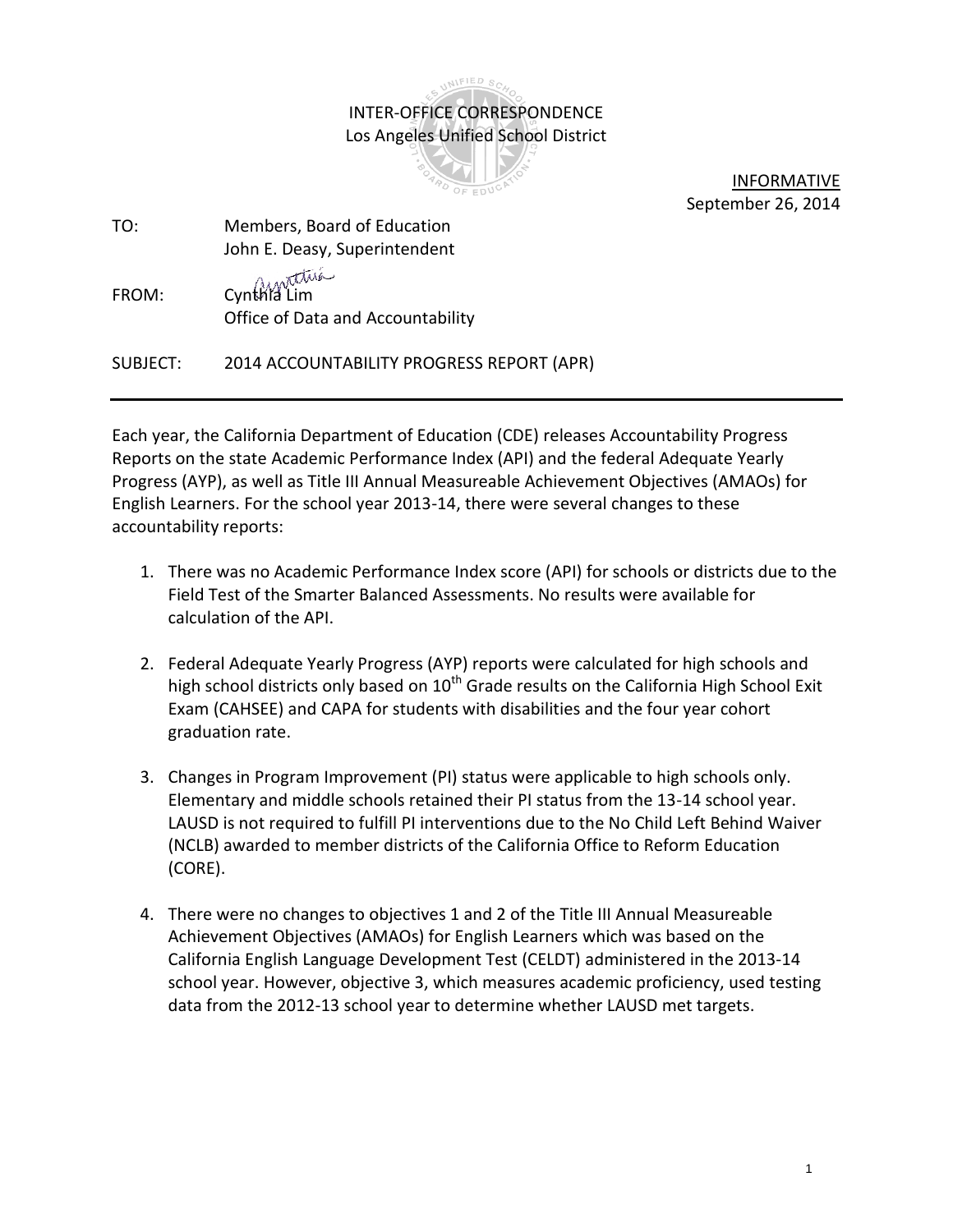### **ACADEMIC PERFORMANCE INDEX (API) -- STATE ACCOUNTABILITY**

In spring 2014, all districts in California participated in the Smarter Balanced Field Tests. No test results were available from the Field Test. The CDE did not calculate the 2014 Growth and Base Academic Performance Indexes (APIs) and the 2015 Growth APIs for elementary, middle, and high schools, and school districts. The API was also removed as an additional indicator for high schools within the AYP.

The first Smarter Balanced assessment results will be available after the spring 2015 administration of the assessments, therefore Base to Growth comparisons will be reported in 2015–16. Specifically, the 2016 Smarter Balanced assessment results will be used to calculate the 2016 Growth API for comparison to the 2015 Base API.

# **ADEQUATE YEARLY PROGRESS (AYP) -- FEDERAL ACCOUNTABILITY**

Due to the lack of test results for elementary and middle schools, AYP reports were calculated for high schools and high school districts only. High school AYP was based on participation and performance on the 10<sup>th</sup> Grade results on the California High School Exit Exam (CAHSEE) and CAPA for students with disabilities and the four year (Class of 2013) cohort graduation rate. A five-year (Class of 2012) and six-year (Class of 2011) cohort graduation rate was calculated for high schools and districts.

#### **PROGRAM IMPROVEMENT STATUS**

Because the CDE did not produce an AYP determination for elementary and middle schools, the PI status for elementary and middle schools did not change for 2014-15. High schools received a PI status determination for 2014-15.

However, with the approval of the CORE waiver by the United States Department of Education, the District will not be required to fulfill PI interventions. Under the waiver, the District must continue to identify schools for improvement and the waiver outlines a system for identification and subsequent processes.

# **ANNUAL MEASURABLE ACHIEVEMENT OBJECTIVES FOR TITLE III ACCOUNTABILITY (AMAO)**

All school districts that receive Title III-Limited English Proficient (LEP) funds are required to meet English language proficiency AMAOs, as well as an academic achievement AMAO based on Adequate Yearly Progress (AYP) information. The three annual measureable achievement objectives are:

- 1. increase the percentage of English learners making progress in learning English,
- 2. increase the percentage of English learners attaining proficiency in English,
- 3. meet all AYP requirements for English learners.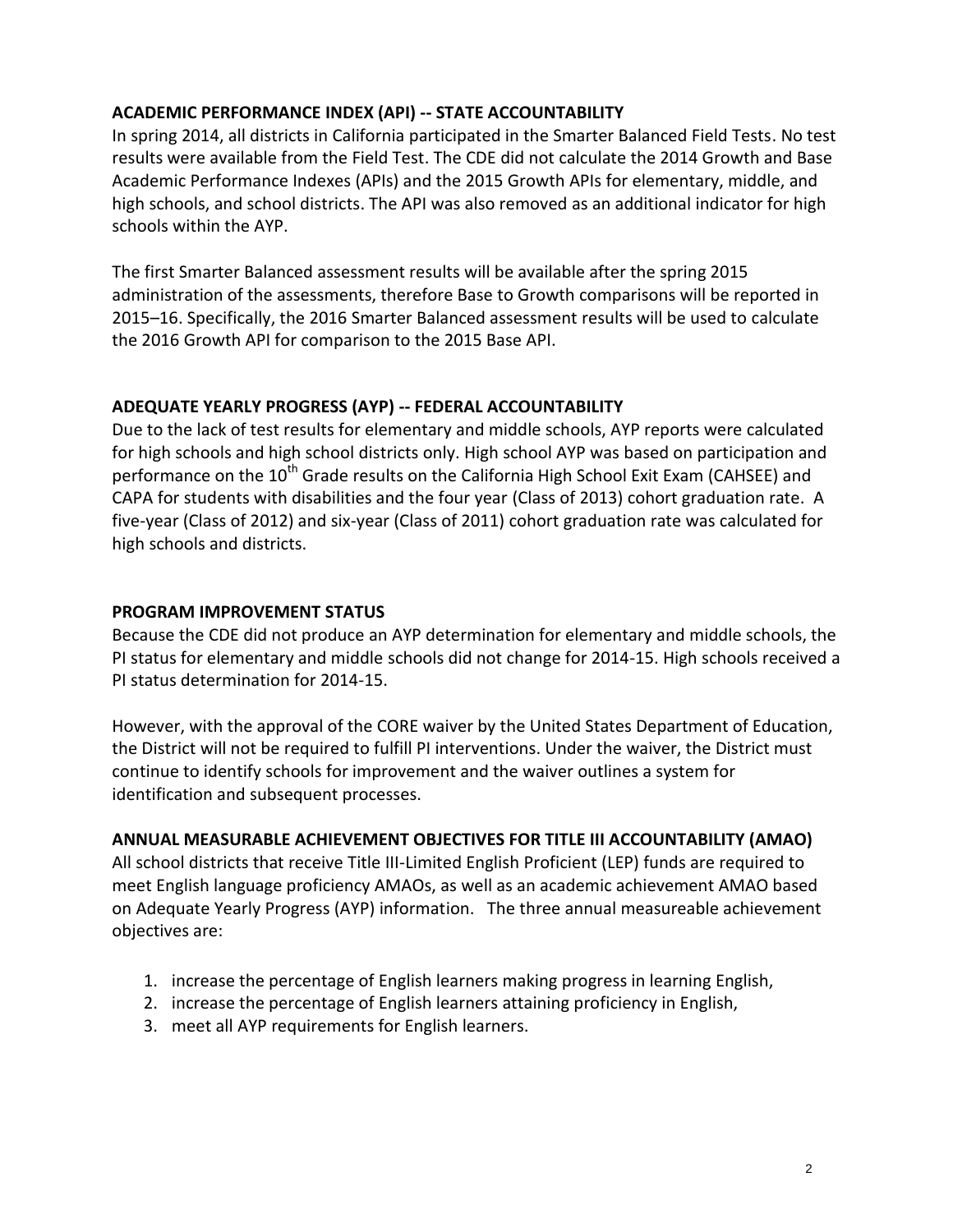**LAUSD met one of the AMAO 2 targets: increasing the percentage of English learners that attained proficiency in English.** The percentage of English learners with less than five years of instruction attaining English proficiency was 26.6%, higher than the state target of 21.4%.

|        | <b>Title III AMAOs</b>                                                                            | <b>State</b><br><b>Target</b> | <b>LAUSD</b> | <b>Target</b><br><b>Met</b> |
|--------|---------------------------------------------------------------------------------------------------|-------------------------------|--------------|-----------------------------|
| AMAO 1 | Percentage of ELs Making Annual Progress in<br>Learning English                                   | 59                            | 56           | <b>No</b>                   |
| AMAO 2 | Percentage of ELs with less than 5 years of<br>instruction attaining the English Proficient Level | 22.8                          | 27.7         | Yes                         |
|        | Percent age of ELs with 5 or More Years of<br>Instruction Attaining English Proficient Level      | 49                            | 36.8         | <b>No</b>                   |
| AMAO 3 | Met AYP Requirements for English Learners                                                         |                               |              | No                          |

| Table 1                   |  |
|---------------------------|--|
| AMAO Targets Met by LAUSD |  |
|                           |  |

# **AMAO 1 – Progress in Learning English**

To measure progress in learning English, AMAO 1 uses the percentage of ELs that improve one or more performance levels on CELDT each year. The growth target is dependent upon the overall performance level from the previous CELDT. ELs at the Beginning, Early Intermediate, and Intermediate levels are expected to gain one performance level per year. ELs at the Early Advanced or Advanced level, who are not yet English proficient, are expected to achieve the English proficient level on the CELDT in the following year. ELs at the English proficient level are expected to maintain that level.

The statewide target for AMAO 1 in 2013-14 was 59%. In LAUSD, 56% of English learners made progress on CELDT which was short of the state target.



Figure 2 AMAO 1 – Percentage of English Learners Making Annual Progress in Learning English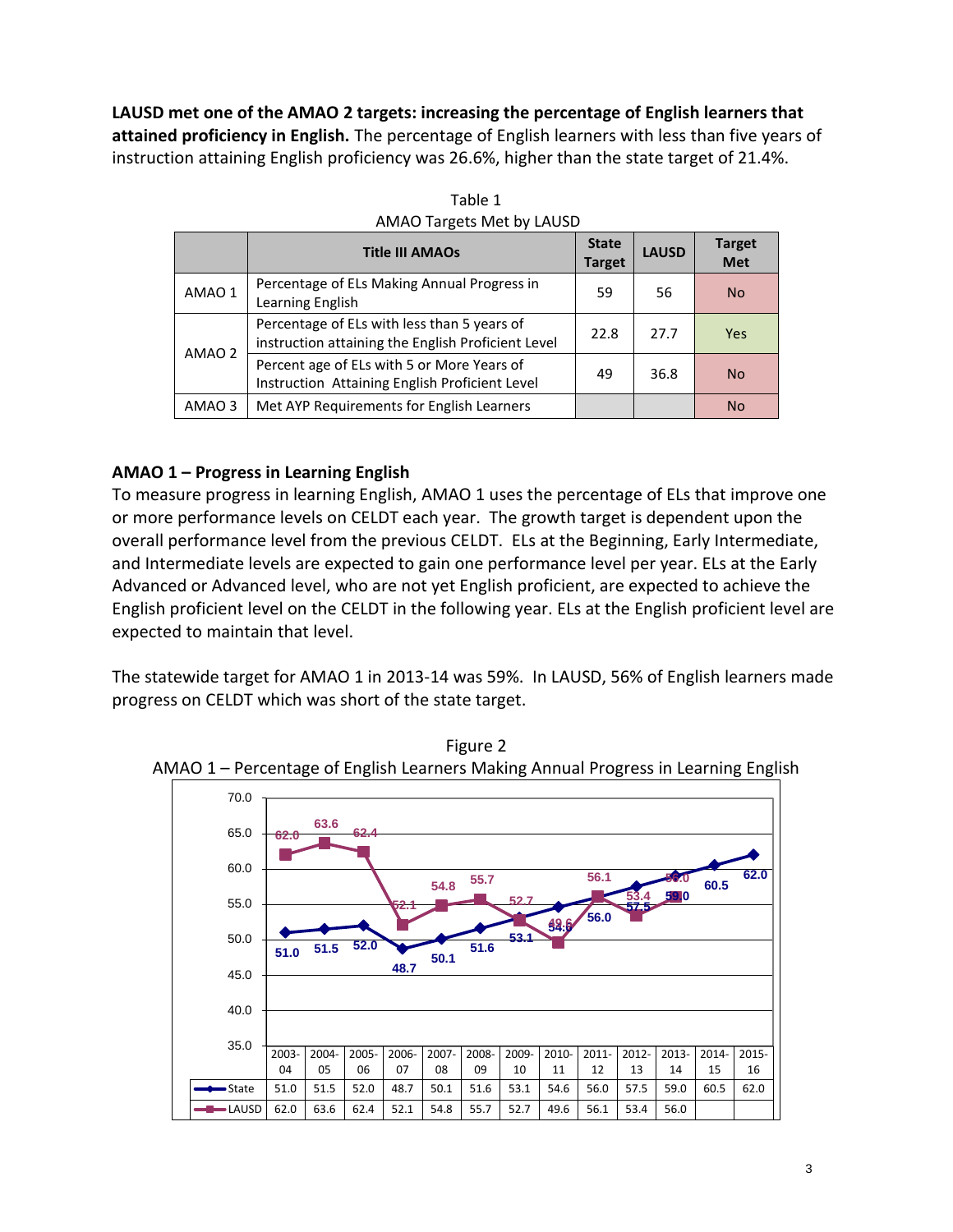# **AMAO 2 – Attaining Proficiency in English**

AMAO 2 measures the percentage of ELs who have attained the English proficient level on the CELDT. A student is defined as meeting the English proficient level on the CELDT if **both** of the following criteria are met:

- Overall performance level of Early Advanced or Advanced, **and**
- Domain performance level scores of Intermediate or above in listening, speaking, reading and writing.
	- o For K–1, only the listening and speaking domains need to be at the Intermediate level or above
	- o For grades two through twelve, all four domains need to be at the Intermediate level or above

AMAO 2 has different targets for different cohorts:

- English learners who have been in language instruction educational programs for less than five years. The target for CELDT proficiency in 2013-14 was 22.8.
- English learners who have been in language instruction educational programs for five years or more. The target for CELDT proficiency for this group was 49.0 in 2013-14.

**In LAUSD, 27.7% of English learners with less than five years of language instruction were proficient on CELDT, exceeding the state target of 22.8%. Among English learners with more than five years of language instruction, 36.8% met the CELDT proficiency criteria, which was below the state target of 49%.**



Figure 3